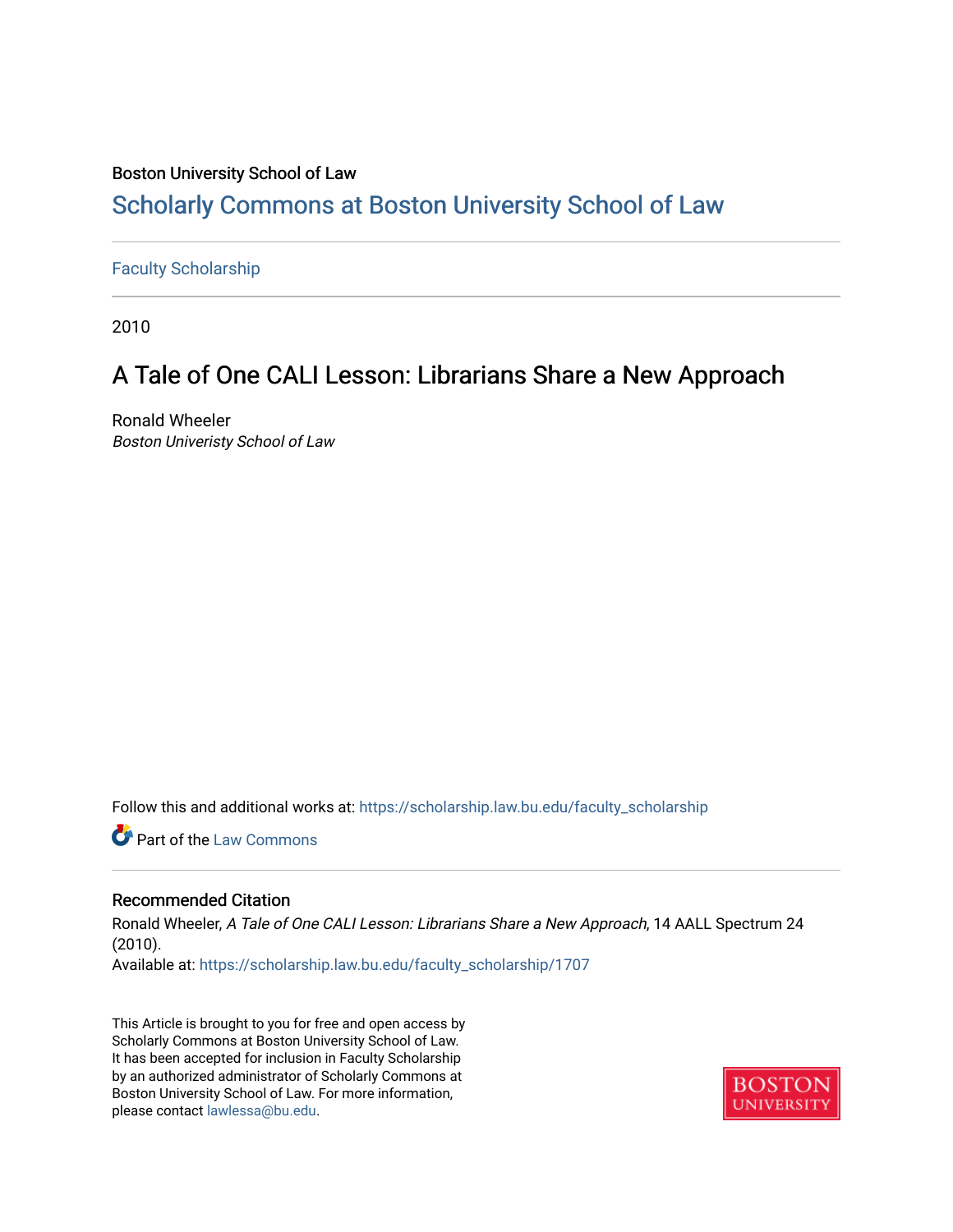# Case Study

By Terrance Manion and Ronald Wheeler

## A Tale of One CALI Lesson: Librarians Share a New Approach

Tere at Georgia State University<br>College of Law, teaching librar<br>technology more in response to student College of Law, teaching librarians initially adopted classroom demand than based on any established practices in instructional technology pedagogy. In an effort to remain relevant to our students, we arbitrarily adopted every technology that was available—online course management systems, electronic reserves, discussion lists, digital cameras, presentation software, classroom polling systems, interactive whiteboards, and on and on. We chose to err on the side of technology saturation, incorporating each technology into our courses without asking what pedagogical value the tool offered or what was being accomplished by using it.

Since that time (and probably in part because we used technology so indiscriminately), the Georgia State College of Law hired an instructional technologist. Most of the faculty share our enthusiasm for and interest in using instructional technology, as well as our confusion about how to best employ technology in teaching. Thus, our instructional technologist has been busy helping faculty members flesh out their teaching goals by asking hard and direct questions about what they hope to accomplish with technology and then evaluating and selecting appropriate instructional technologies to achieve those goals. As a result, the college of law is now seeing a remarkable increase in the amount of instructional technology

being used by faculty and, even more importantly, has confidence that these technologies are being used effectively as teaching tools. So when it came time to pen a

sequel to our 2005 Computer-Assisted Legal Instruction (CALI) lesson on Georgia primary research (see *Computer-Assisted Legal Instruction (CALI) Lesson, Georgia Legal Research— Primary Source Material* by Elizabeth Adelman, Nancy Johnson, Nancy Adams, and Terrance Manion at www.cali.org), the librarians involved were eager to include the instructional technologist in the process. Having collaboratively written a couple of CALI lessons before, the group thought we would adopt a similar approach as in the past—assign the sections individually, patch them together later (with the help of a schedule dictating when each could work in the authoring software, so as not to overwrite another's work), and finally pepper the lesson with questions to reiterate the important points. With our instructional technologist on board, we could call upon her expertise in evaluating the interactive question types

offered in the CALI authoring tool in order to select appropriate questions for our lesson.

By limiting the instructional technologist to that role, however, we grossly underestimated the contributions she could make to the project. Certainly she would help us select appropriate questions to best reinforce our teaching points, but she ended up playing a much

"The college of law is now seeing a remarkable increase in the amount of instructional technology being used by faculty and, even more importantly, has confidence that these technologies are being used effectively as teaching tools."

more influential role throughout the development process. She encouraged a far more challenging and rewarding writing strategy than we anticipated, and one that translated into a more effective CALI lesson.

**Step one:** When we first met to lay out a plan, the instructional technologist asked

the authors to identify our criterionreferenced objectives for the lesson. (Of course, she did not use so many words. We only later found out that was what we actually did). The task itself involved defining and documenting in some detail what we hoped to accomplish in the lesson. After some negotiation, which proved helpful to get all the authors on

*© Terrance Manion and Ronald Wheeler • image © iStockphoto.com*